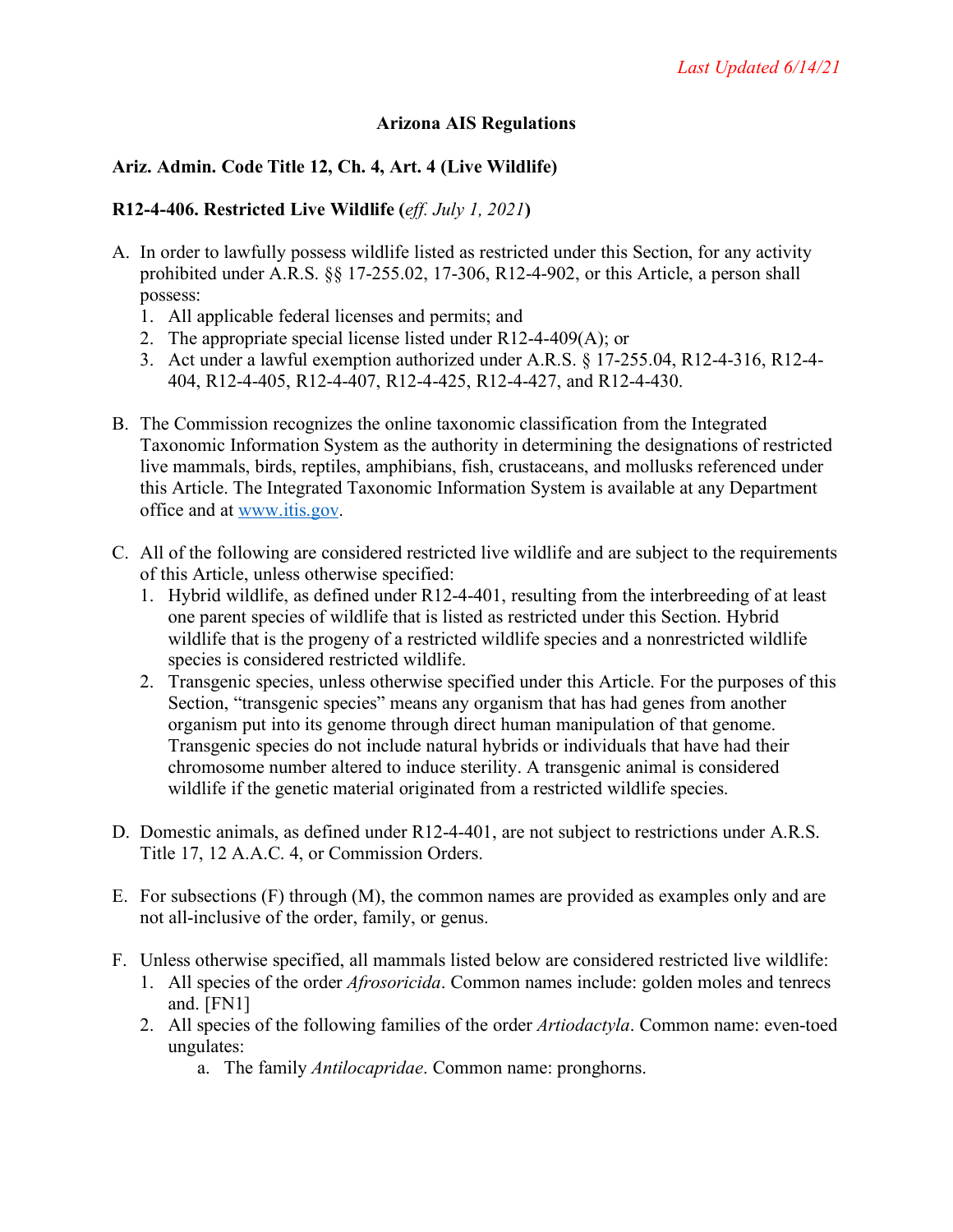- b. The family *Bovidae*. Common names include: antelopes, bison, buffalo, cattle, duikers, gazelles, goats, oxen, and sheep. Except the following genera which are not restricted:
	- i. The genus *Bubalus*. Common name: water buffalo.
	- ii. The genus *Bison*. Common name: American bison, bison, or buffalo.
- c. The family *Cervidae*. Common names include: cervid, deer, elk, moose, red deer, and wapiti.
- d. The family *Tayassuidae*. Common name: peccaries.
- 3. All species of the order *Carnivora*. Common names include: bears, foxes, ocelot, raccoons, servals, skunks, wolves, and weasels.
- 4. All species of the order *Chiroptera*. Common name: bats.
- 5. All species of the genus *Didelphis*. Common name: American opossums.
- 6. All species of the order *Erinaceomorpha*. Common names include: European hedgehogs, gymnures, and moonrats. Except members of the genus *Atelerix*, which are not restricted. Common name: longeared and pygmy hedgehogs.
- 7. All species of the order *Lagomorpha*. Common names include: hares, pikas, and rabbits. Except for members of the genus *Oryctolagus* containing domestic rabbits, which are not wildlife and are not restricted.
- 8. All nonhuman primates. Common names include: chimpanzees, gorillas, macaques, orangutans, and spider monkeys.
- 9. All species of the following families of the order Rodentia. Common name: rodents:
	- a. The family *Capromyidae*. Common name: hutias.
	- b. The family *Castoridae*. Common name: beavers.
	- c. The family *Dipodidae*. Common name: jumping mouse.
	- d. The family *Echimyidae*. Common names include: coypus and nutrias.
	- e. The family *Erethizontidae*. Common name: new world porcupines.
	- f. The family *Geomyidae*. Common name: pocket gophers.
	- g. The family *Sciuridae*. Common names include: chipmunks, marmots, prairie dogs, squirrels, and woodchucks.
- 10. All species of the order *Soricomorpha*. Common names include: desmans, moles, shrews, and shrew-moles.
- 11. All species of the order *Xenarthra*. Common names include: anteaters, armadillos, and edentates, or sloths.
- G. Birds listed below are considered restricted live wildlife:
	- 1. The following species within the family *Phasianidae*. Common names: grouse, pheasants, partridges, quail, and turkeys:
		- a. *Alectoris chukar*. Common name: chukar.
		- b. *Callipepla gambelii*. Common name: Gambel's quail.
		- c. *Callipepla squamata*. Common name: scaled quail.
		- d. *Colinus virginianus*. Common name: northern bobwhite. Restricted only in game management units 36A, 36B, and 36C as prescribed under R12-4-108.
		- e. *Cyrtonyx montezumae*. Common name: harlequin, Mearn's, or Montezuma quail.
		- f. *Dendragapus obscurus*. Common name: dusky grouse.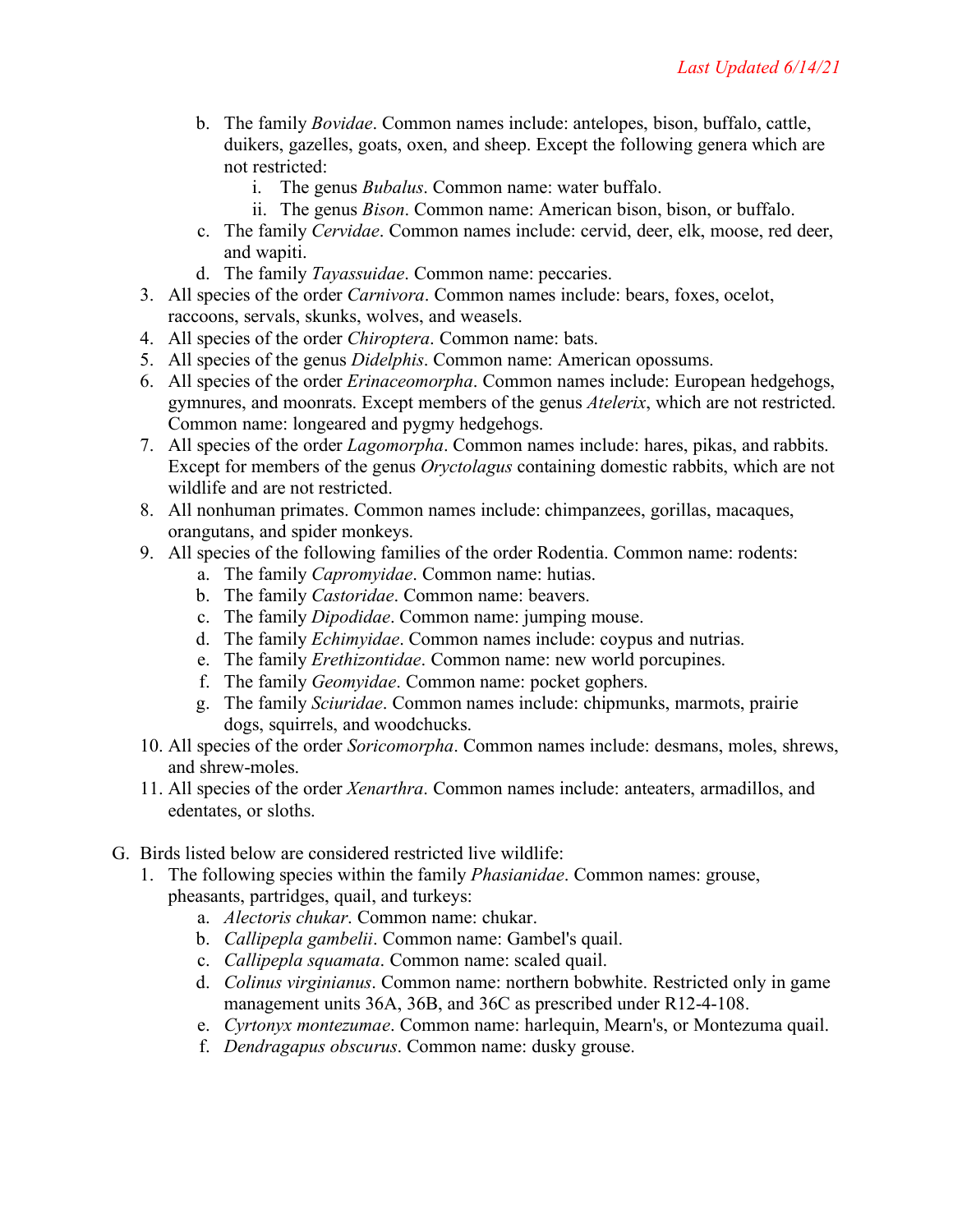- g. *Mealagris gallopavo gallopavo, M. g. intermedia, M. g. merriami, M. g. mexicana, M. g. osceola, B. g. silvestris, and M. ocellata*. Common name: wild turkey.
- 2. All species listed under the Migratory Bird Treaty Act listed under 50 CFR 10.13 revised October 1, 2019, and no later amendments or editions. The incorporated material is available from the U.S. Government Printing Office, Superintendent of Documents, P.O. Box 979050, St. Louis, MO 63197-9000, and is on file with the Department.
- H. Reptiles listed below are considered restricted live wildlife:
	- 1. All species of the order *Crocodilia*. Common names include: alligators, caimans, crocodiles, and gavials.
	- 2. All species of the following families or genera of the order *Squamata*:
		- a. The family *Atractaspididae*. Common name: burrowing asps.
		- b. The following species and genera of the family *Colubridae*:
			- i. *Boiga irregularis*. Common name: brown tree snake.
			- ii. *Dispholidus typus*. Common name: boomslang.
			- iii. *Rhabdophis*. Common name: keelback.
			- iv. *Thelotornis kirtlandii*. Common names include: bird snake or twig snake.
		- c. The family *Elapidae*. Common names include: Australian elapids, cobras, coral snakes, kraits, mambas, and sea snakes.
		- d. The family *Helodermatidae*. Common names include: Gila monster and Mexican beaded lizard.
		- e. The family *Viperidae*. Common names include: pit and true vipers, including rattlesnakes.
	- 3. The following species of the order *Testudines*:
		- a. All species of the family *Chelydridae*. Common name: snapping turtles.
		- b. All species of the genus *Gopherus*. Common names include: gopher tortoises, including the desert tortoise.
- I. Amphibians listed below are considered restricted live wildlife. The following species within the order *Anura*, common names frogs and toads:
	- 1. The species *Bufo horribilis, Bufo marinus, Bufo schneideri*. Common names include: giant or marine toads.
	- 2. All species of the genus *Rana*. Common names include: bullfrogs and leopard frogs. Except bullfrogs possessed under A.R.S. § 17-102.
	- 3. All species of the genus *Xenopus*. Common name: clawed frogs.
- J. Fish listed below are considered restricted live wildlife:
	- 1. All species of the family *Acipenseridae*. Common name: sturgeon.
	- 2. The species *Amia calva*. Common name: bowfin.
	- 3. The species *Aplodinotus grunniens*. Common name: freshwater drum.
	- 4. The species *Arapaima gigas*. Common name: bony tongue.
	- 5. All species of the genus *Astyanax*. Common name: tetra.
	- 6. The species *Belonesox belizanus*. Common name: pike topminnow.
	- 7. All species, both marine and freshwater, of the orders *Carcharhiniformes, Heterodontiformes, Hexanchiformes, Lamniformes, Orectolobiformes,*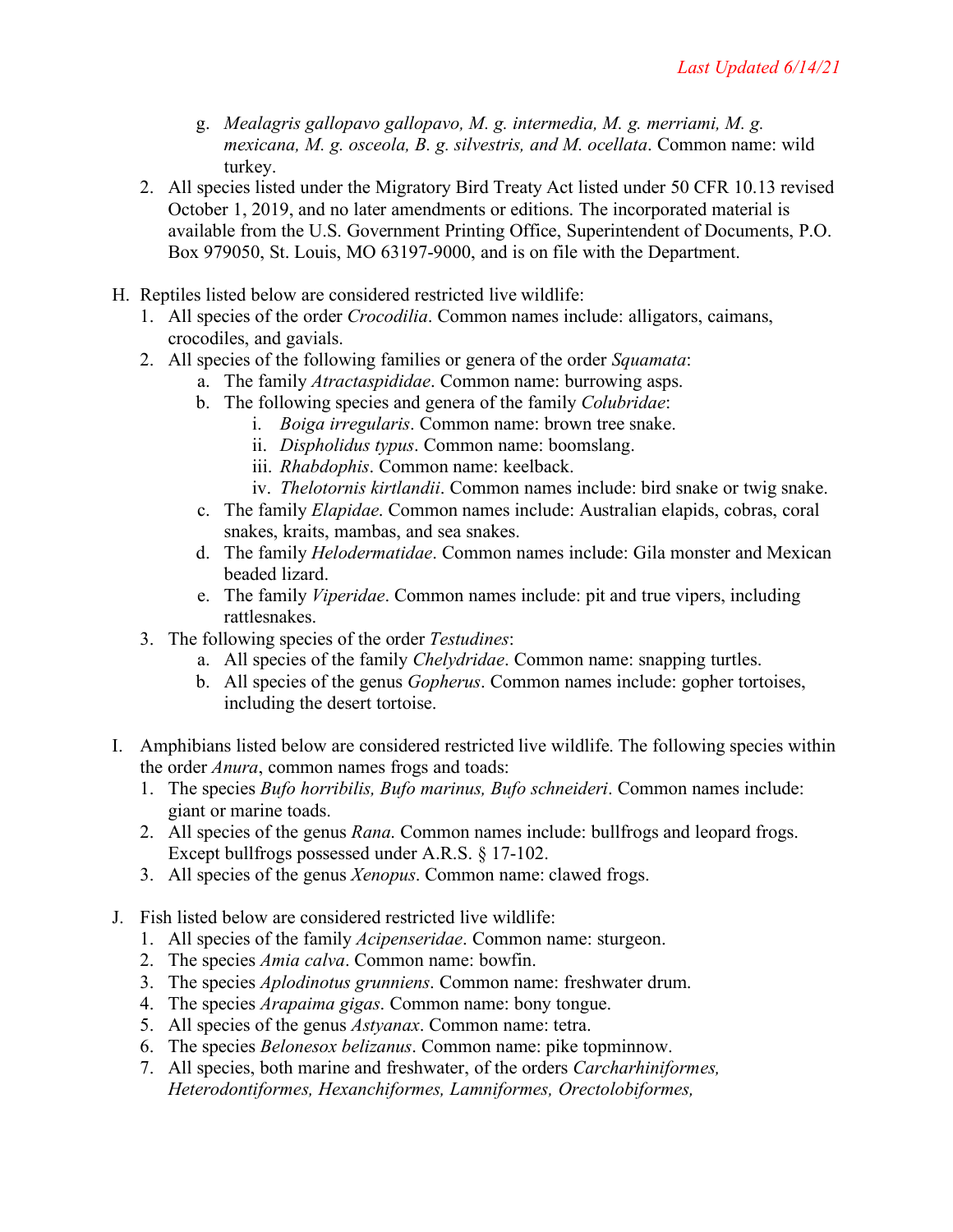*Pristiophoriformes, Squaliformes, Squatiniformes*, and except for all species of the families *Brachaeluridae, Hemiscylliidae, Orectolobidae*, and *Triakidae*; genera of the family *Scyliorhinidae*, including *Aulohalaelusrus, Halaelurus, Haploblepharus, Poroderma*, and *Scyliorhinus*; and genera of the family *Parascylliidae*, including *Cirrhoscyllium* and *Parascyllium*. Common name: sharks.

- 8. All species of the family *Centrarchidae*. Common name: sunfish.
- 9. All species of the family *Cetopsidae* and *Trichomycteridae*. Common name: South American catfish.
- 10. All species of the family *Channidae*. Common name: snakehead.
- 11. All of the species *Cirrhinus mrigala, Gibelion catla*, and *Labeo rohita*. Common name: Indian carp.
- 12. All species of the family *Clariidae*. Common names include: airbreathing catfish or labyrinth.
- 13. All species of the family *Clupeidae* except threadfin shad, species *Dorosoma petenense*. Common names include: herring and shad.
- 14. The species *Ctenopharyngodon idella*. Common names include: white amur or grass carp.
- 15. The species *Cyprinella lutrensis*. Common name: red shiner.
- 16. The species *Electrophorus electricus*. Common name: electric eel.
- 17. All species of the family *Esocidae*. Common names include: pickerels and pike.
- 18. All species of the family *Hiodontidae*. Common names include: goldeye and mooneye.
- 19. The species *Hoplias malabaricus*. Common name: tiger fish.
- 20. The species *Hypophthalmichthys molitrix*. Common name: silver carp.
- 21. The species *Hypophthalmichthys nobilis*. Common name: bighead carp.
- 22. All species of the family *Ictaluridae*. Common name: catfish.
- 23. All species of the genus *Lates* and *Luciolates*. Common name: nile perch.
- 24. All species of the family *Lepisosteidae*. Common name: gar.
- 25. The species *Leuciscus idus*. Common names include: ide and whitefish.
- 26. The species *Malapterurus electricus*. Common name: electric catfish.
- 27. All species of the family *Moronidae*. Common name: temperate bass.
- 28. The species *Mylopharyngodon piceus*. Common name: black carp.
- 29. All species of the family *Percidae*. Common names include: pike and walleye perches.
- 30. All species of the family *Petromyzontidae*. Common name: lamprey.
- 31. The species *Polyodon spathula*. Common name: American Paddlefish.
- 32. All species of the family *Potamotrygonidae*. Common name: stingray.
- 33. All species of the genera *Pygocentrus, Pygopristis*, and *Serrasalmus*. Common name: piranha.
- 34. All species of the family *Salmonidae*. Common names include: salmon and trout.
- 35. The species *Scardinius erythrophthalmus*. Common name: rudd.
- 36. All species of the family *Serranidae*. Common name: bass.
- 37. The following species, and hybrid forms, of the Genus Tilapia: *O. aureus, O. mossambica; O. niloticus, O. urolepis hornorumand* [FN1] *T. zilli*. Common name: tilapia.
- 38. The species *Thymallus arcticus*. Common name: Arctic grayling.
- K. Crustaceans listed below are considered restricted live wildlife: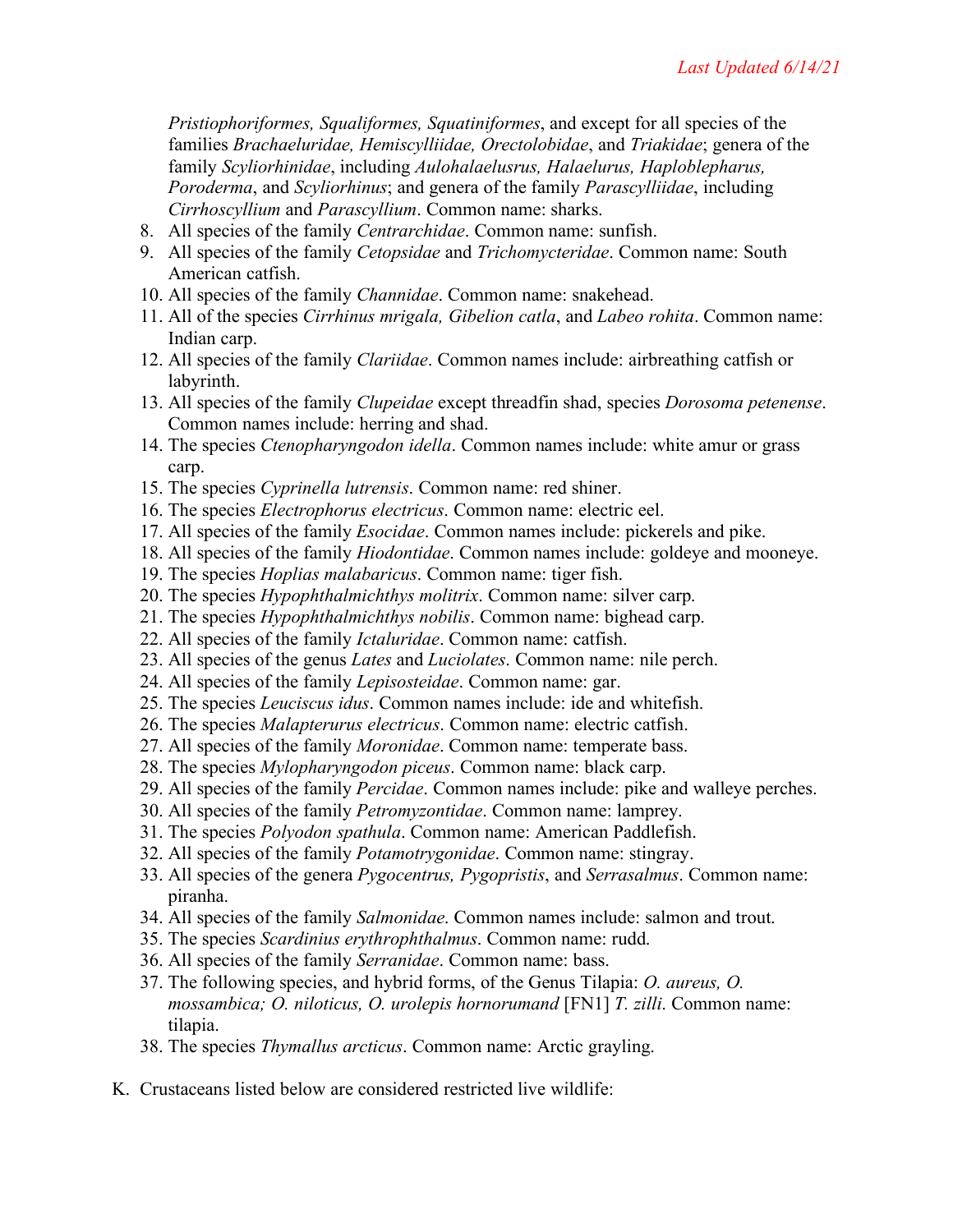- 1. All freshwater species within the families *Astacidae, Cambaridae*, and *Parastacidae*. Common name: crayfish.
- 2. The species *Eriocheir sinensis*. Common name: Chinese mitten crab.
- L. Mollusks listed below are considered restricted live wildlife:
	- 1. The species *Corbicula fluminea*. Common name: Asian clam.
	- 2. All species of the family *Dreissenidae*. Common names include: quagga and zebra mussel.
	- 3. The species *Euglandina rosea*. Common name: rosy wolfsnail.
	- 4. The species *Mytilopsis leucophaeata*. Common names include: Conrad's false dark mussel or false mussel.
	- 5. All species of the genus *Pomacea*. Common names include: apple snail or Chinese mystery snail.
	- 6. The species *Potamopyrgus antipodarum*. Common name: New Zealand mud snail.

M. All wildlife listed within Aquatic Invasive Species Director's Order #1.

# **Ariz. Admin. Code Title 12, Ch. 4, Art. 5 (Boating and Water Sports)**

## **R12-4-518. Regattas**

- A. When a regatta permit is issued by the Coast Guard, the person in control of the regatta shall at all times be responsible for compliance with the stipulations as prescribed within the regatta permit. Such stipulations may include but not be limited to:
	- 1. A specified number of patrol or committee boats and identified as such.
	- 2. Availability of emergency medical services.
	- 3. Spectator control if there exists a danger that life or property is in jeopardy.
- B. Non-compliance with any stipulation of an authorized permit which jeopardizes the public welfare shall be cause to terminate the regatta until the person in control or a person designated by the one in control satisfactorily restores compliance.
- C. When a regatta applicant is informed in writing by the Coast Guard that a permit is not required, such regatta may take place, but shall not relieve the regatta sponsor of any responsibility for the public welfare or confer any exemption from state boating and watersports laws and rules.
- D. The regatta sponsor and all participants shall comply with aquatic invasive species requirements established under A.R.S Title 17, Chapter 2, Article 3.1 and 12 A.A.C. 4, [Article 9].

## **Ariz. Admin. Code Title 12, Ch. 4, Art. 9 (Aquatic Invasive Species)**

### **R12-4-901. Definitions**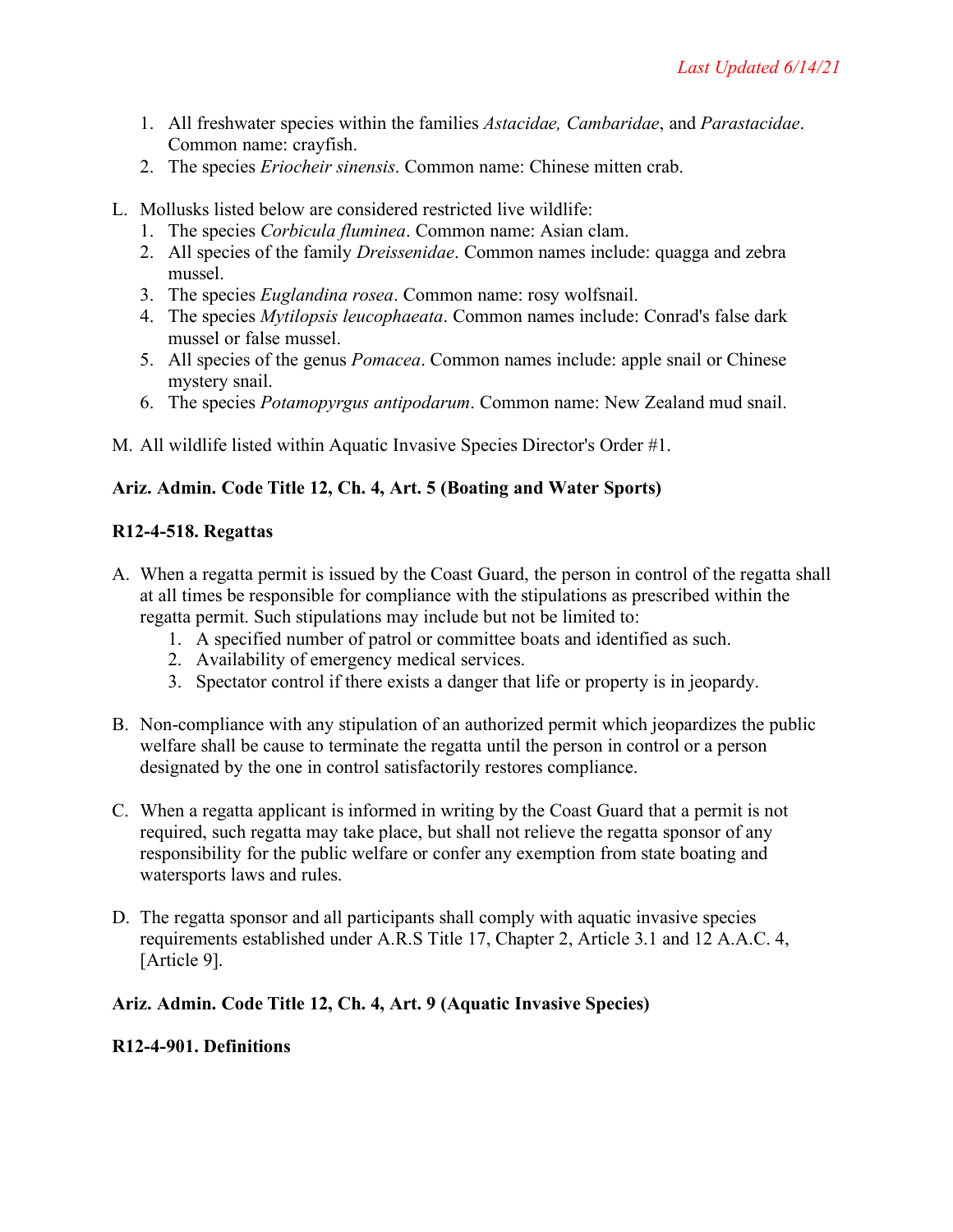In addition to the definitions provided under A.R.S. §§ 5-301 and 17-255, the following definitions apply to this Article, unless otherwise specified:

"Aquatic invasive species" means those species listed in Director's Order 1.

"Certified agent" means a person who meets Department standards to conduct inspections authorized under A.R.S.  $\frac{17-255.01(C)(1)}{1}$ .

"Conveyance" means a device designed to carry or transport water. Conveyance includes, but is not limited to, dip buckets, water hauling tanks, and water bladders.

"Equipment" means an item used either in or on water; or to carry water. Equipment includes, but is not limited to, trailers used to launch or retrieve watercraft, rafts, inner tubes, kick boards, anchors and anchor lines, docks, dock cables and floats, buoys, beacons, wading boots, fishing tackle, bait buckets, skin diving and scuba diving equipment, submersibles, pumps, sea planes, and heavy construction equipment used in aquatic environments.

"Operator" means a person who operates or is in actual physical control of a watercraft, vehicle, conveyance or equipment.

"Owner" means a person who claims lawful possession of a watercraft, vehicle, conveyance, or equipment.

"Person" has the same meaning as defined under A.R.S. § 1-215.

"Release" means to place, plant, or cause to be placed or planted in waters.

"Transporter" means a person responsible for the overland movement of a watercraft, vehicle, conveyance, or equipment.

"Waters" means surface water of all sources, whether perennial or intermittent, in streams, canyons, ravines, drainage systems, canals, springs, lakes, marshes, reservoirs, ponds, and other bodies or accumulations of natural, artificial, public or private waters situated wholly or partly in or bordering this state.

### **R12-4-902. Aquatic Invasive Species; Prohibitions; Inspection, Decontamination Protocols**

A. A person shall not, unless authorized under Article 4:

1. Possess, import, ship, or transport into or within this state an aquatic invasive species, unless authorized by the Director.

2. Sell, purchase, barter, or exchange in this state an aquatic invasive species.

3. Release an aquatic invasive species into waters or into any water treatment facility, water supply or water transportation facility, device or mechanism in this state.